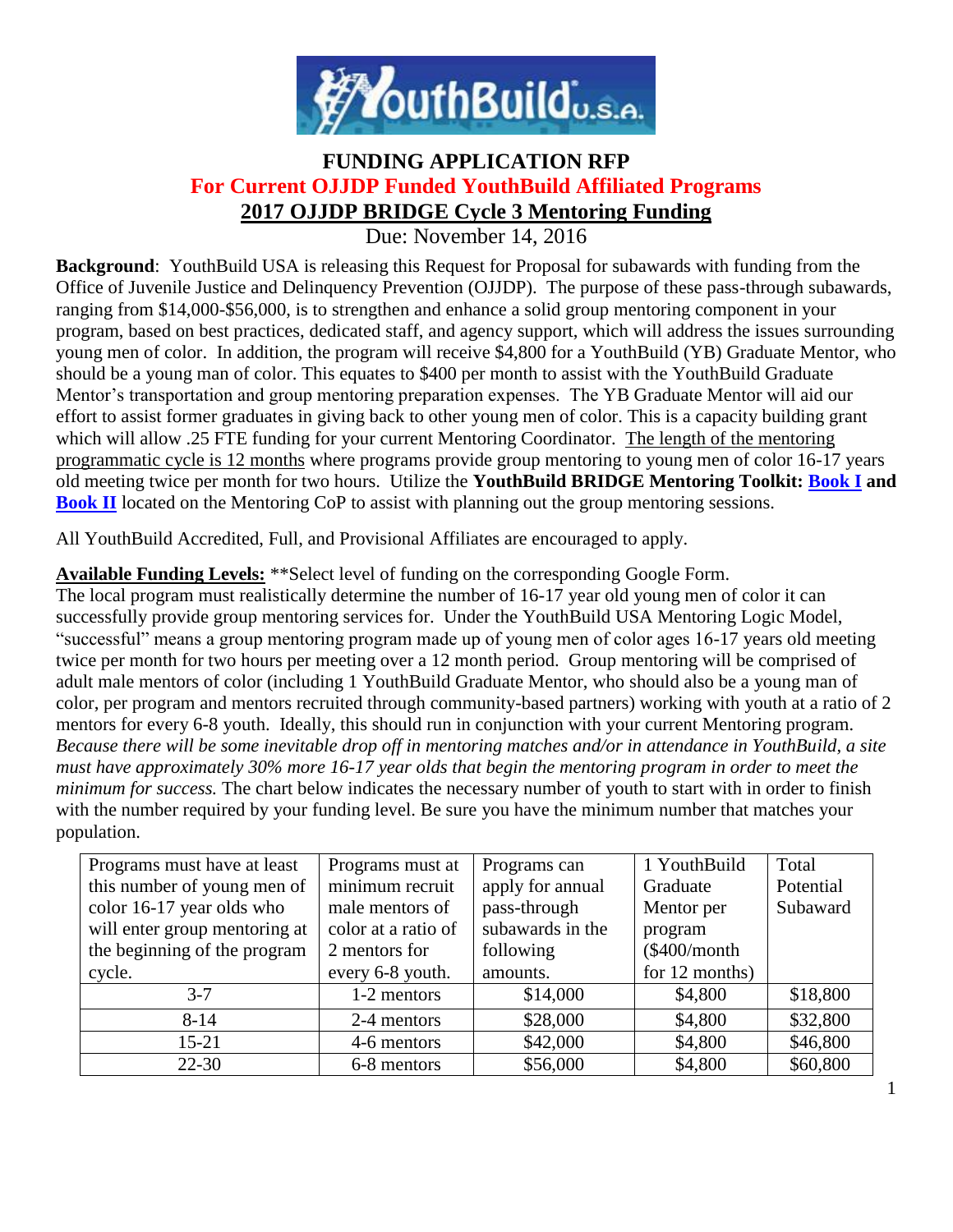### **I. Instructions**

- Fill out the identifying information using the following Google Form link: 2017 YouthBuild USA [OJJDP BRIDGE Cycle 3 Mentoring Funding Application: Identifying Information for RFP.](https://docs.google.com/forms/d/e/1FAIpQLSdS2PQoylNStPMCCycOaGfzAgJzU83leB_6-z9pv0ZWPHApnw/viewform?usp=send_form) Make sure to print the completed form before hitting "Submit" and attach it as an addendum to your RFP/Application.
- Federal proposals are heavy in requirements no matter the amount of the subawards. This is unavoidable. **Read the ["BRIDGE Mentoring Subaward RFP Cycle 3 Attachment"](http://youthbuildmentoringalliance.org/webfm_send/901) which contains Subawardee Programmatic, Data, Fiscal, and Additional Requirements, then certify that you are in agreement and compliance on the above Google Form link.** Use the "**[Proposal Checklist](http://youthbuildmentoringalliance.org/webfm_send/888)**" sheet at the end to make sure your final proposal speaks to all the points on the checklist. This checklist is for reference only and does not need to be submitted with your proposal.
- Please email **your RFP/Application with any corresponding addendums to [ybmrfp@youthbuild.org](mailto:ybmrfp@youthbuild.org) to arrive by close of business November 14, 2016**. Use YouthBuild USA OJJDP BRIDGE Cycle 3 Mentoring Program RFP 2017 in the Subject line of the email. For questions, you may email [ybmrfp@youthbuild.org.](mailto:ybmrfp@youthbuild.org)

### **II. 2016-2017 Timeline**

| Oct. 20        | <b>RFP/Application Release</b>                                               |
|----------------|------------------------------------------------------------------------------|
| <b>Nov. 14</b> | <b>RFP/Application Due</b>                                                   |
| Dec.9          | Announcements made on subaward recipients                                    |
| Dec.16         | Subaward agreements sent out                                                 |
| Dec. 30        | Signed subaward agreements and award acceptance due                          |
| Jan. 1         | Subaward funding for Jan. $1 - Dec. 2017$ cycle begins                       |
| Jan. 31-Feb. 3 | Mentoring Coordinators are invited to attend the YouthBuild Mentoring        |
|                | Track Days Jan. 31 – Feb. 1 and the National Mentoring Summit in Washington, |
|                | D.C. Feb. 2-3. More information will follow if awarded.                      |

#### **III. Scoring**

Scoring of proposal will take into consideration:

- Prior Mentoring experience
- Potential for sustainability
- Data.YouthBuild (DYB) and MentorCore compliance
- Fiscal management sustainability and history
- Number of 16-17 year old young men of color available
- YouthBuild USA departmental input
- Familiarity with the YouthBuild Mentoring model and best practices of mentoring
	- **•** Recruitment
	- Screening
	- Training
	- Matching
	- **Monitoring**
	- **•** Transitioning the match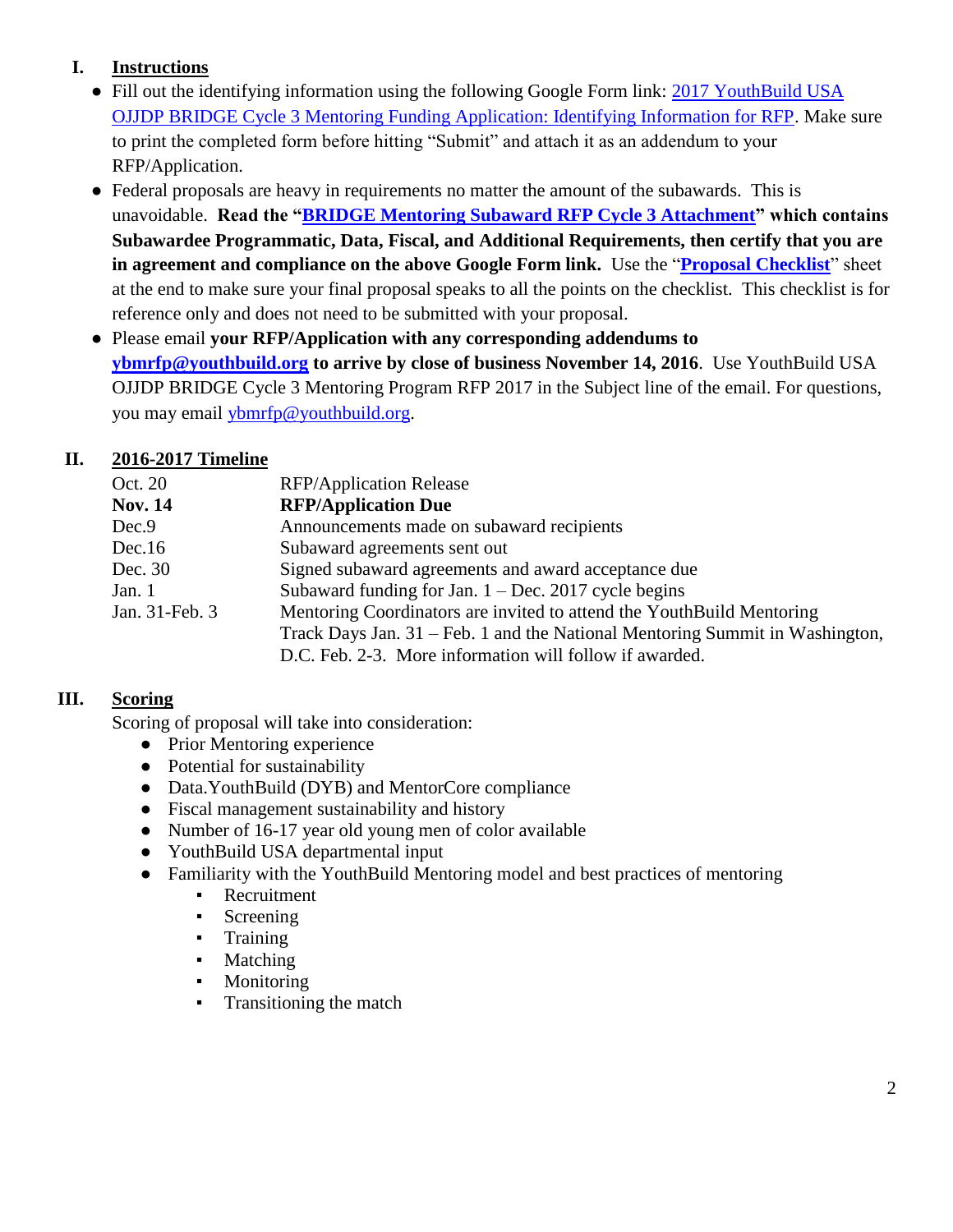## **PROGRAM NARRATIVE**

**Directions:** Your program has just completed your proposal for Cycle 1 of the YouthBuild USA YouthBuild Mentoring OJJDP-funded mentoring work. This BRIDGE Mentoring Initiative is to be considered an enhancement or augmentation of your already existing mentoring program, putting extra attention on 16 and 17 year old young men of color, including those who are currently in your program. It is a separate OJJDP grant so there will be separate reporting for both YouthBuild USA and for you, should you be selected. However, with your Cycle 1 proposal just submitted, you have already given YouthBuild USA some of the same information required for this BRIDGE Mentoring Initiative (performance measures, data and financial controls, information on your sponsoring organization, most recent audit, etc.). To avoid redundancy, we will apply those elements from your Cycle 1 proposal to your program's BRIDGE Mentoring proposal. Should any of these elements differ for the BRIDGE Mentoring proposal, please make sure to notify the YouthBuild USA Mentoring Staff.

The program narrative that includes project summary, project/program design, and timeline, should be approximately three (3) to four (4) pages in length. The budget should be completed on the template provided in the Budget section below. Applicants are encouraged to be specific in their responses. Please use single spacing and twelve (12) point font. Clearly label each section utilizing the headings below. **Please respond to the following required components of the program narrative.** Suggested page limits are provided for each with a brief description.

#### **Required Program Narrative Components to Be Completed:**

**Project Summary (1 page):** Please describe your current mentoring program and how these additional funds for group mentoring to 16-17 year old young men of color would further strengthen, enhance, and/or integrate mentoring within your YouthBuild program.

**Project/Program Design (1-2 pages):** Please succinctly address the following key programmatic and operational aspects of implementing and/or enhancing a mentoring program.

- Describe the role of the Mentoring Coordinator in managing this enhancement of your ongoing mentoring work. How will you support and supervise this Mentoring Coordinator?
- Identify a plan for recruiting and training male mentors of color and the YouthBuild Graduate Mentor; include how your program will create a "mentor rich environment".
- Share your plan for recruiting young men of color from your regular mentoring program into the group mentoring piece.
- Share your plan for developing guidelines for the frequency, duration, and nature of group mentoring meetings and procedures for monitoring progress toward goals.
- Describe how your program will integrate the use of a Life Plan, as the "blueprint" for the mentoring relationship. "Life Plans" are a short and long term goals document for success in six areas: education, career, health, positive family and social relationships, leadership, and financial assets. Sample lift plan documents are available [here.](http://youthbuildmentoringalliance.org/content/mentoring-activities)
- Describe your plans for supporting the mentors during the program and after the year.
- Describe your plans for distinguishing the group mentoring from your regular mentoring program activities.
- Describe your plans for supporting the mentor/mentee matches for the months after graduation from YouthBuild up to a total of 12 months of mentoring services.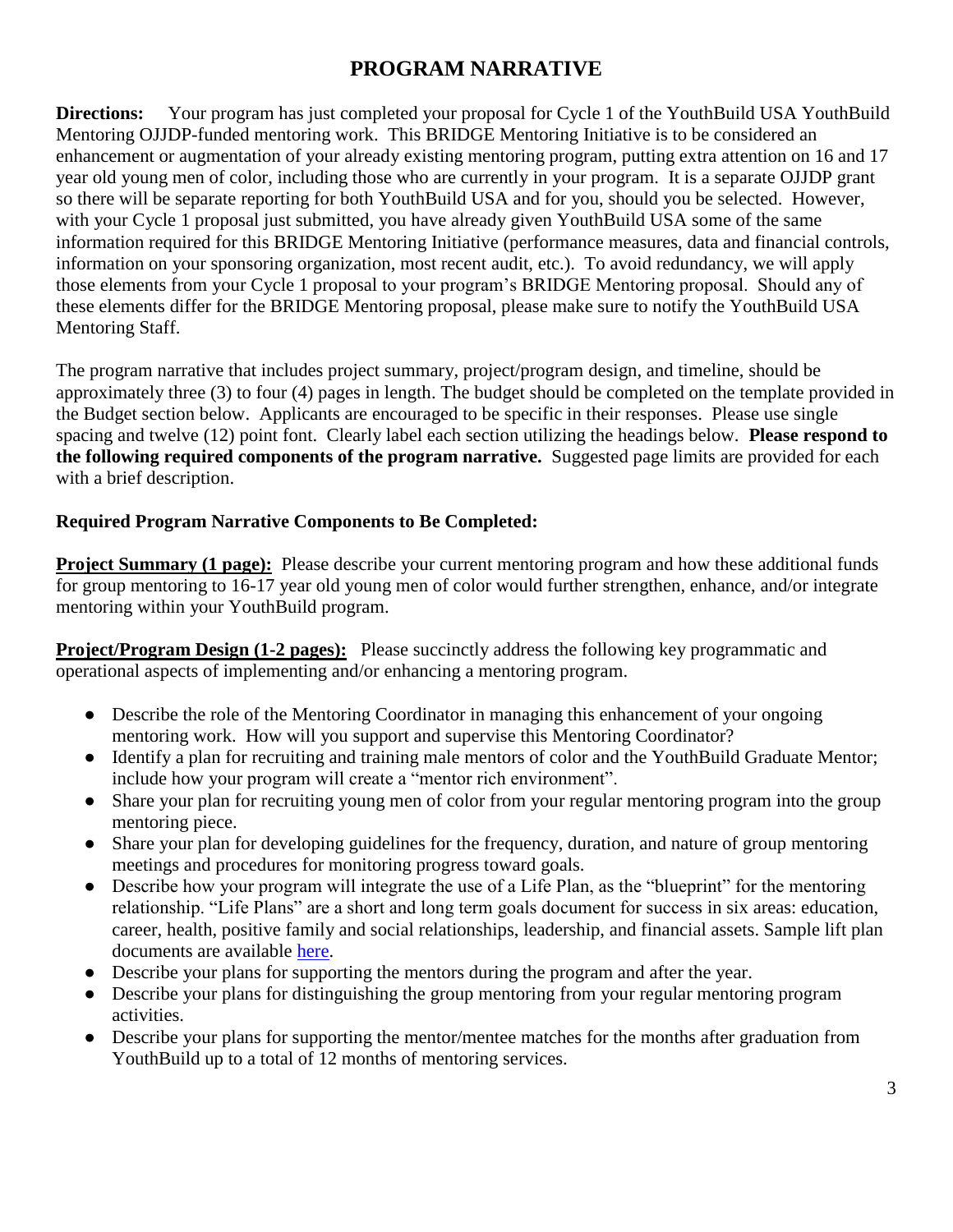- Creating partnerships with public agencies, private for-profit organizations, and nonprofit organizations is an important aspect of a viable mentoring program for purposes ranging from recruiting mentors to increasing resources. Please briefly describe some new and/or existing opportunities for renewing or utilizing relationships to support your proposed mentoring program.
- Describe your plans to integrate the one-on-one matches with the 12 months of BRIDGE group mentoring.

**Timeline (1 page):** Applicants will submit a 12 month timeline or milestone chart that indicates major tasks for implementing or enhancing a mentoring program and the group mentoring activity sessions. Please include how and to whom you will assign responsibility for major tasks and plot completion of tasks by month for the 12 months. Each young male of color should receive 12 months of group mentoring services. Should your program not have a form that meets the above requirements, we've provided a suggested **[Timeline Template](http://youthbuildmentoringalliance.org/webfm_send/889)**.

**Budget and Budget Narrative (1-4 pages) (Required Budget Template attached):** Applicants must use this **[Budget/Budget Narrative Template Workbook](http://youthbuildmentoringalliance.org/webfm_send/896)** to provide a detailed computation for each budget line item, listing the cost of each item and how it was calculated. (Please follow the instructions below.) For example, costs for personnel must show the annual salary rate and the percentage of time devoted to the mentoring program. YouthBuild programs are strongly encouraged to budget federal funds from YouthBuild USA in a few simple categories such as Personnel (salary, fringe benefits/fringe rate), Supplies, and Other Costs (for example, adult mentor background checks which usually cost about \$50 per background check for each adult). If your mentoring program budget includes other funds in addition to the federal OJJDP funds, please list. YouthBuild Graduate Mentor, who should also be a young man of color, funds of \$4,800 must be allocated under the Consultant line item. This item cannot be reallocated and can only be used at a rate of \$400/month. Corresponding contract and invoices must be included for reimbursement. **You can only include indirect if you have a federally approved IDC rate.** A federally approved indirect cost letter must be provided as an addendum. **BRIDGE subaward funding falls under an OJJDP grant that was issued prior to the new OMB regulations regarding indirect costs. Therefore, the de minimus rate cannot be applied to this subaward. A budget narrative detailing each line item and the funding budget for it must be included clearly explaining the use of expenditures and how it relates to Mentoring.** 

#### **Budget/Budget Narrative Template Workbook Instructions:**

- We have locked cells to avoid any possible errors with formulas and formatting. If at any time an adjustment is required, please request assistance from YBUSA staff.
- This Excel workbook contains four worksheets, however you will only complete the first two at this time.
	- Budget Form *(Where you enter the grant budget – All relevant information will populate in the subsequent worksheets.)*
		- Fill in your SITE NAME at the top of the page.
		- Fill in all Personnel's NAME, TITLE, and percentage being charged to the grant, their full salary and budget for the year.
		- Under Fringe, please indicate if you use a fringe percentage with a "Y" or "N". If no, please break out all fringe benefit details. If yes, please enter the "Rate".
		- Under "Consultants" please be sure to include their NAME, TITLE and their RATE.
		- Under "Indirect Costs", please indicate if you have a federally approved with a "Y" or "N". If yes, please enter the "RATE".
	- o Budget Narrative *(Where you enter the justification for each budgeted line item.)*